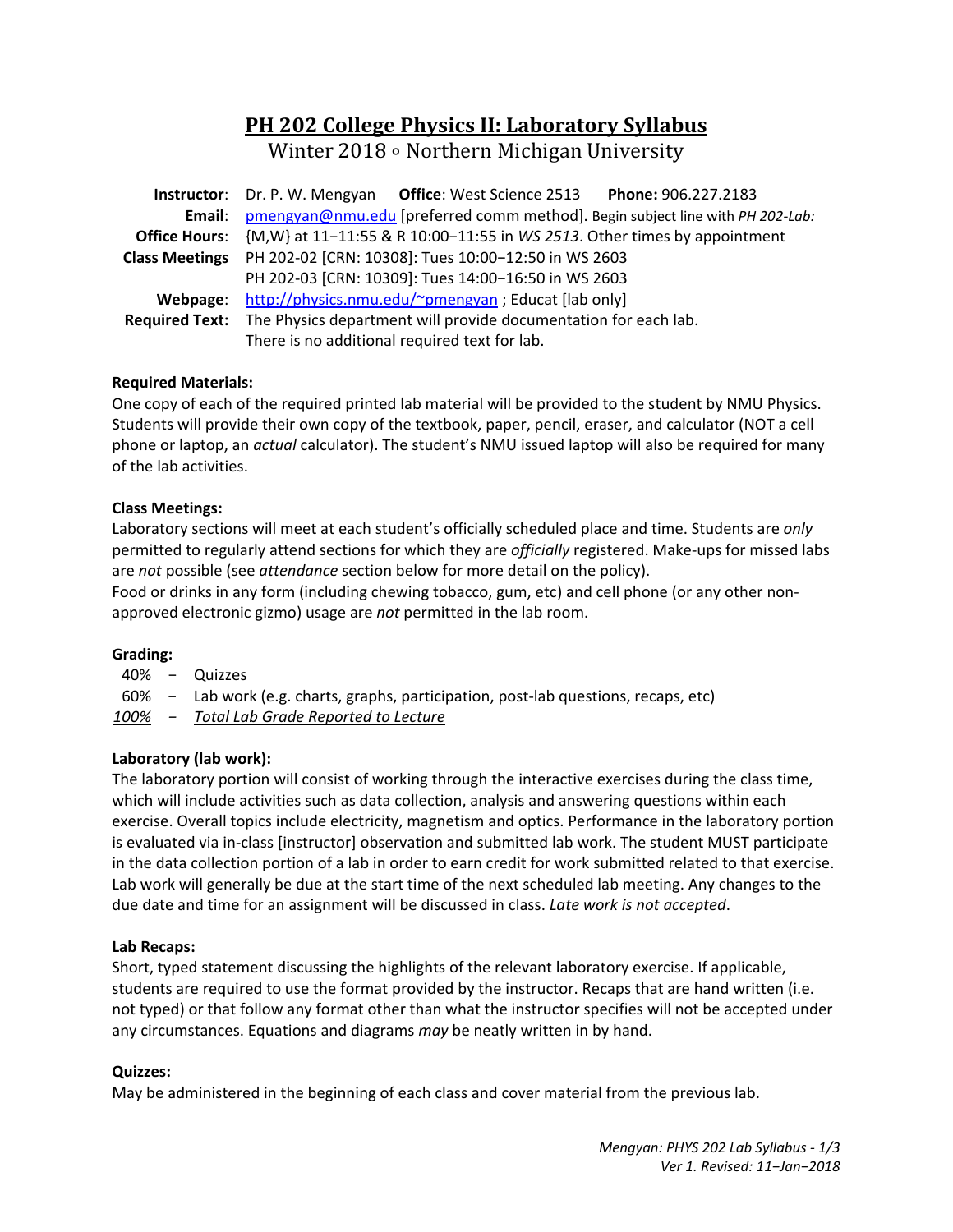## **Participation:**

Punctuality (in your seat and ready to begin by the scheduled start time), not leaving early, being on‐ task and maintaining a respectful attitude are all examples of what may contribute to the participation grade. Completing physics education research or department assessments (e.g.: general pre‐test, post‐ test or other surveys) may also count toward your participation grade.

Full credit for participation is earned by making a serious effort in completing the assigned activities regardless of the *accuracy* of the particular responses. Participation points may not be earned if equipment is utilized in any form that is not related to the prescribed exercise, fail to take part in group work or are otherwise not on task. Violations of the lab and general class rules may result in dismissal for the class period, reduction in participation grade, forfeiture of any submitted work left incomplete due to the dismissal and, if necessary, reported to the appropriate authorities.

## **Attendance:**

Attendance contributes directly to the participation grade as if one is absent one is not capable of participating in a given activity. Absences will be excused for officially sanctioned university events, illness (documentation may be required), court appearances (plaintiff, defendant, witness, juror ‐‐ documentation is required), family emergencies (at the discretion of the instructor and may require appropriate documentation). If something occurs that you feel should be grounds for being excused it is your responsibility to contact your instructor, in writing, PRIOR to the absence (if possible, or as soon as possible after the absence) to discuss the situation. Excused absences for situations beyond the purview of NMU policy are at sole discretion of the instructor, will be evaluated confidentially, on a case‐by‐case basis and confirmed in writing.

An excused absence does NOT necessarily excuse you from completing the work. Arrangements for a planned excused absence, if possible, should be finalized (with written confirmation between the student and instructor) no later than the Friday before the week for which the absence will occur. Otherwise, establish contact with the instructor as soon as reasonably possible.

### **ADA Statement**

### In compliance with the ADA and university policy

*"If you have a need for disability‐related accommodations or services, please inform the Coordinator of Disability Services in the Dean of Students Office at 2101 C. B. Hedgcock Building (227‐1700 or disserv@nmu.edu). Reasonable and effective accommodations and services will be provided to students if requests are made in a timely manner, with appropriate documentation, in accordance with federal, state, and University guidelines."* 

### **Religious Holiday**

Pursuant to university policy, a student who intends to observe a religious holy day should make that intention known, in writing, to the instructor prior to an absence. A student who is absent from a class, exam or exercise for the observance of a religious holy day shall be allowed to complete an assignment or exam scheduled for that day within a reasonable time around that absence.